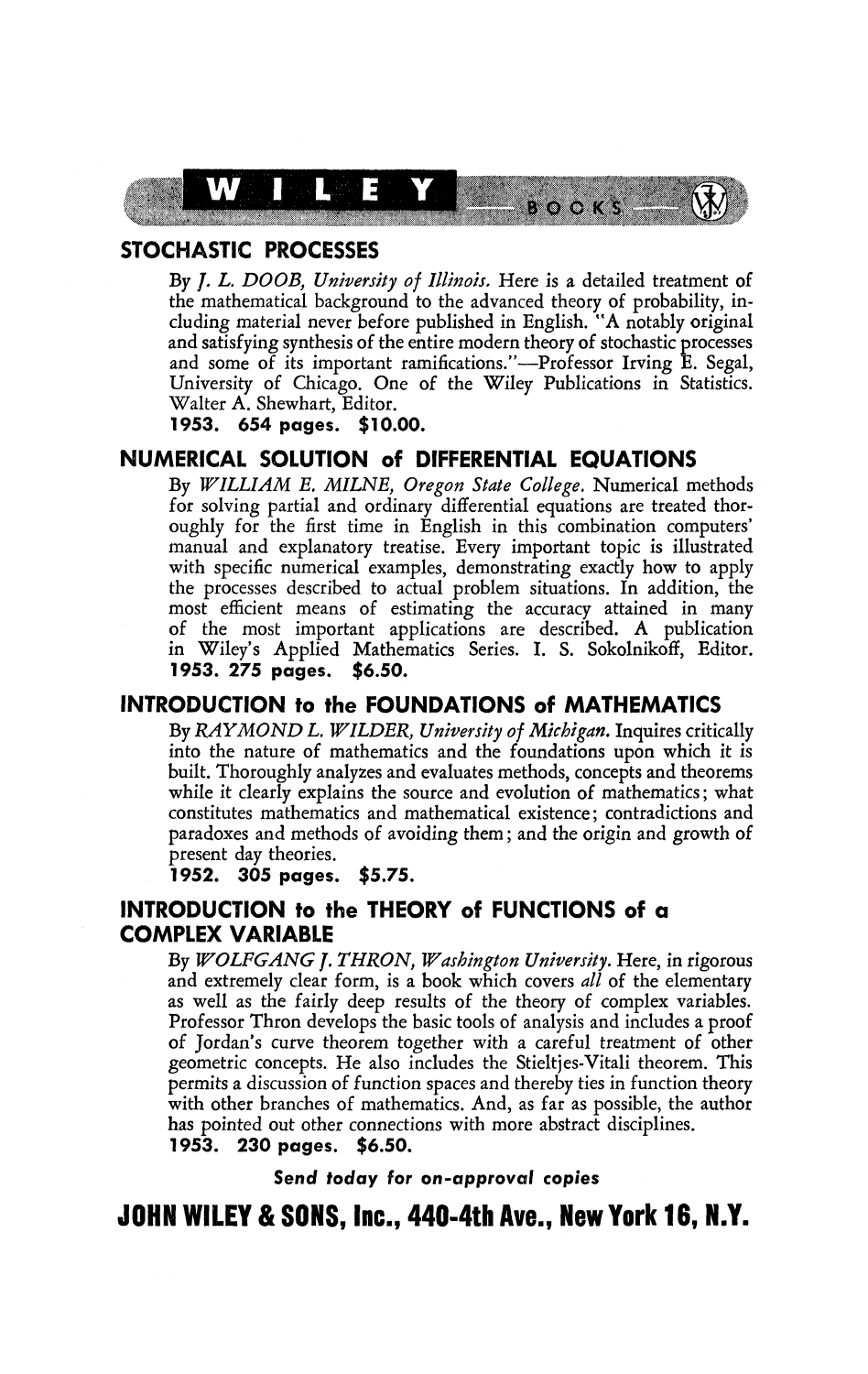# **APPLIED MATHEMATICIAN**

Challenging position with established, reputable firm for M.S. or Ph.D. to work with scientists and engineers in research and development programs. Development of applications of mathematics to pertinent physical problems, solution of equations, interpretation of mathematical studies. Write giving full personal, educational and experience data to Rohm & Haas Company, Redstone Arsenal Research Division, Huntsville, Alabama.

# *Colloquium Publications Reprints Now Available*

Volume 9, G. D. Birkhoff, **Dynamical** Systems, 1927, viii, 295 p.; reprinted 1948,1952. \$4.60

Volume 24, A. A. Albert, **Structure of Algebras,**  1939, xii, 210 p.; reprinted 1952.

*Members are allowed 25^/o discount when ordering directly from the Society* 

#### **AMERICAN MATHEMATICAL SOCIETY**

**80 Waterman Street Providence 6, Rhode Island** 

# **MEMOIRS OF THE AMERICAN MATHEMATICAL SOCIETY**

- Number I G. T. Whyburn Open mappings on locally com-pact spaces, 2 + 25 pp., 1950. \$0.75
- Number 2 J. Dieudonné On the automorphisms of the classical groups, with a supple-ment by L. K. Hua, 8 + 122 pp., 1951. \$1.80
- Number 3 H. D. Ursell and L. C. Young Remarks on the theory of prime ends, 29 pp., 1951. \$1.00
- Number 4 K. Ito On stochastic differential equa-tions, 51 pp., 1951. \$1.00
- Number 5 O. Zariski Theory and applications of holo-morphic functions on algebraic varieties over arbitrary ground fields, 90 pp., 1951. \$1.40
- Number 6 K. L. Chung, M. D. Donsker, P. Erdös, W. H. J. Fuchs, M. Kac Four papers on probability, 2 + 12 + 19 + II + 12 pp., 1951. \$1.20
- Number 7 R. V. Kadison A representation theory for com-mutative topological algebra, 39 pp., 1951. \$1.00
- Number 8 J. W. T. Youngs The representation problem for Fréchet surfaces, 143 pp., 1951. \$1.80
- Number 9 I. E. Segal Decompositions of operator alge-bras, I and II, 67 + 66 pp., 1951. \$1.80
- Number 10 S. C. Kleene Two papers on the predicate cal-culus, 68 pp., 1952. \$1.30
- Number II E. A. Michael **Locally** multiplicatively-convex topological algebras, 79 pp., 1952. \$1.40

**Members are allowed 25 % discount on orders placed directly** with **the Society,** 

**American Mathematical Society 80 Waterman Street, Providence 6, Rhode Island**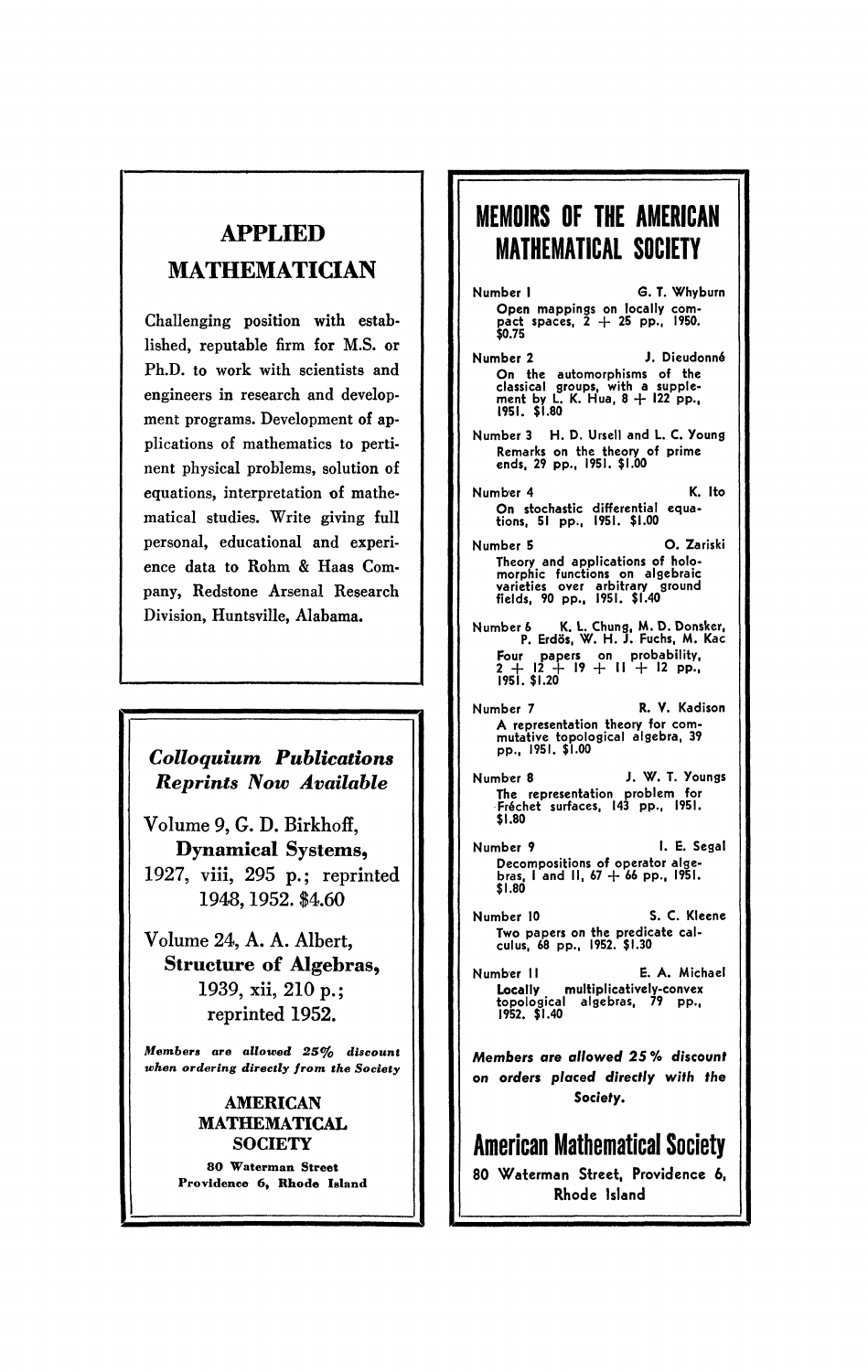# American Mathematical Society

### Bulletin of the American Mathematical Society

This journal is the official organ of the Society. It reports official acts of the Society and the details of its meetings, with abstracts of all research papers presented.<br>It contains some of the officially invited addresses presented before the Society. It contains also announcements and notes on matters of current interest, and reviews of advanced mathematical books.

The subscription price is \$7.00 per annual volume of six numbers.

Invited addresses offered for publication should be sent to G. B. PRICE, 215 Strong Hall, University of Kansas, Lawrence, Kan.; other articles to W. T. MARTIN, Room 2-255, Massachusetts Institute of Technology, Cambridge 39, Mass.; book reviews to R. P. BoAs, JR., Lunt Hall, Northwestern University Kansas, Lawrence, Kan,,

#### Proceedings of the American Mathematical Society

This journal is devoted entirely to research in pure and applied mathematics, and is devoted principally to the publication of original papers of moderate length.<br>The subscription price is \$11.00 per annual volume of six numbers.

Papers in algebra and theory of numbers should be sent to NATHAN JACOBSON,<br>Leet Oliver Memorial Hall, Yale University, New Haven 11, Conn.; in analysis to A.<br>C. SCHAEFFER, University of Wisconsin, Madison 6, Wis.; in other

#### Transactions of the American Mathematical Society

This journal is devoted entirely to research in pure and applied mathematics, and includes in general longer papers than the PROCEEDINGS.

Normally two volumes of three numbers each are published annually. The subscription price is \$6.00 per (semi-annual) volume of three numbers.

Papers in algebra, number theory, logic and foundations should be sent to SAUNDERS MACLANE, University of Chicago, Chicago 37, Ill.; in probability, theory of measure, real variables to J. L. Doob, Department of Mathematic FORS, Department of Mathematics, Harvard University, Cambridge 38, Mass.; in geometry and topology to HERBERT BUSEMANN, University of Southern California, Los Angeles 7, Calif. All other communications to the editors should be addressed to the Managing Editor, J. L. DOOB, Department of Mathematics, University of Illinois,, Urbana, III.

### Memoirs of the American Mathematical Society

This series is devoted to the publication of research monographs in pure and applied mathematics. The memoirs are issued serially, but not periodically. Each issue consists of either a single monograph or a group of cognate papers and is priced sepa-rately according to size and cost of publication. The editorial standards for acceptance are the same as for the TRANSACTIONS and manuscripts intended for publication should be submitted to the appropriate editor of the TRANSACTIONS,

#### Mathematical Reviews

This journal contains abstracts and reviews of the current mathematical literature of the world. It is sponsored by thirteen mathematical organizations, located both in the United States and abroad.

MATHEMATICAL REVIEWS is published monthly, excepting July. The subscription price is \$20.00 per annual volume of eleven numbers.